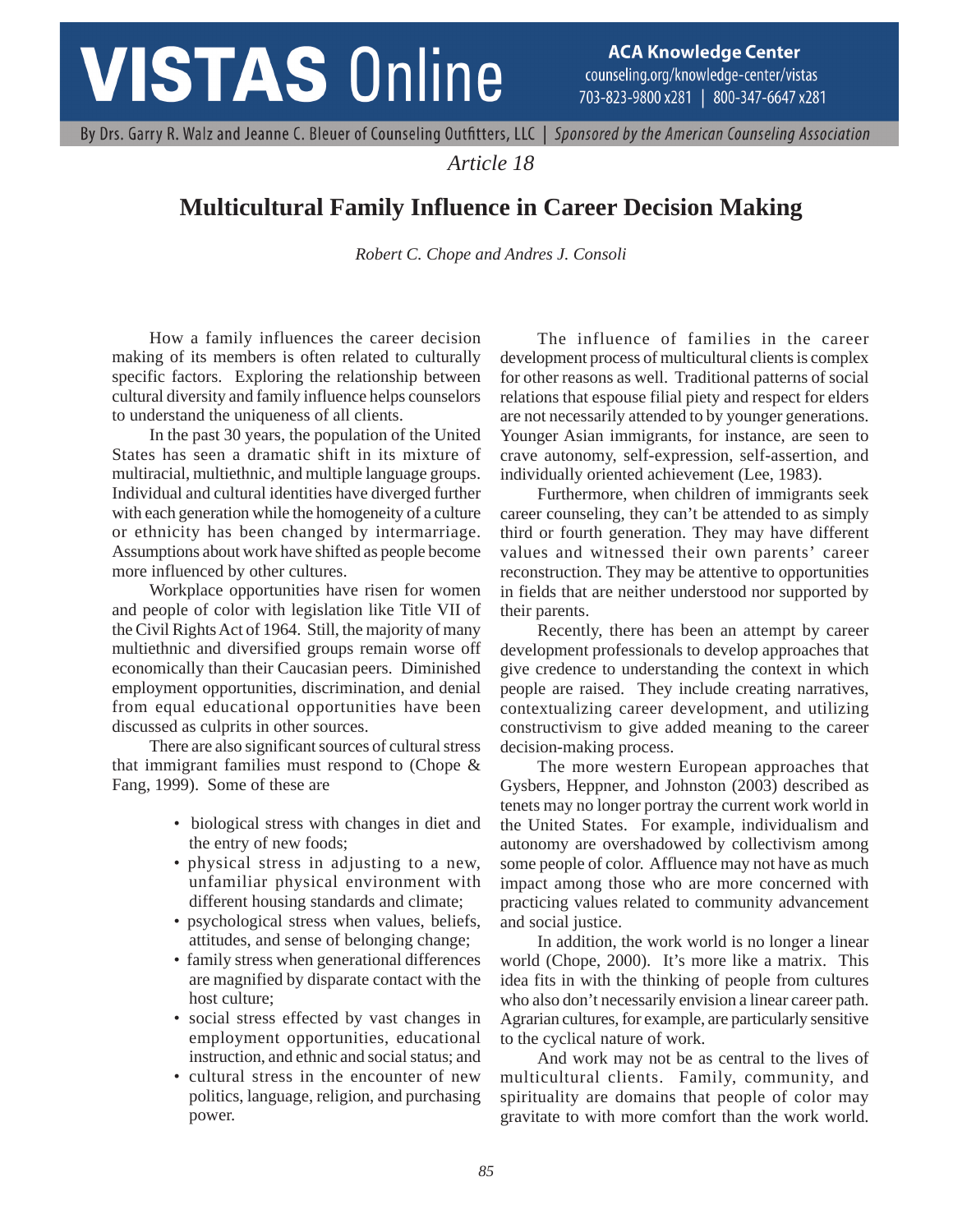In many cultures there is the expectation that sacrifices should be made for the family but not necessarily for the employer.

A popular framework for career counselors to utilize in conceptualizing their work and a client's worldview is the narrative. The narrative approach to career counseling is a type of storytelling that can be likened to an individual or family oral history (House, 1991). Cochran (1997) has pointed out that narratives in career counseling can help clients to gain a sense of their past history, current circumstances, and potential future goals. Many cultures appreciate oral histories and narratives over the written word.

### **Types of Information to Understand Family Influence in Multicultural Career Counseling**

Niles and Harris-Bowlsbey (2002, p. 89) pointed to a greater concern for being aware of the contextual factors that are a part of the career counseling process. This is ever so important in work with a multicultural population. Level of acculturation, family values, and cultural heritage as well as economic issues, histories of discrimination, and unusual work opportunities can be incorporated into the career counseling process.

Counselors should consider the following template of issues to explore the influence of family culture and context.

#### Client's Cultural Persona

It is of utmost importance to encourage clients to reflect on their cultural identity and that of their families, and its influence in their career decision making. This is a topic that many times is so close to the client's experience that it is taken for granted.

#### **Acculturation Modes**

Knowing how clients feel about their culture allows for an understanding of their cultural adaptation process. Different clients will be ashamed or proud of their culture; many will wish to remain separate from their own ethnic group while others will reject mainstream culture. And in more complex examples, some will wish to adopt the values of the new culture while maintaining a hold on other values from the indigenous culture. For example, a client may incorporate the work values of American companies while continuing to uphold the family values of the indigenous culture. In addition, all acculturation modes involve a mainstream cultural context that is either affirmative and supportive of other cultures or discriminating and marginalizing. This dialectic among the individual, their families, and their social environment must be taken into consideration when

seeking an understanding of acculturation processes (Berry, 1997).

#### Demographic Environment

It is valuable to understand the nature of the population in the area where the client resides and how representative it is of the client's culture. This can help counselors avoid stereotypes and create an atmosphere in which the client feels accepted. Information about typical career paths of people from different ethnic groups will also be useful and can help to provide appropriate suggestions.

#### Diversity Within Cultural Groupings

It is also important that the counsel or be sensitive to variations within a culture. For example, the broad categorization of "Latino/a" or "Hispanic" needs to be broken down further into the cultural differences between South American, Central American, Iberian. Cuban, Caribbean, Mexican, and other cultures. Middle Eastern ethnic groups share many similarities in culture and traditions which include the importance of family, spirituality, and a collectivistic set of societal expectations. But they also have many differences including language (e.g., Arabic, Farsi, Kurdish, Armenian) as well as differences in religion. The family attitudes and traditions in smaller cultural groups are also likely to be different and need to be understood in order for clients to become more trusting of the counselor

#### Legal Status

This is likely to be a sensitive topic for many immigrants. The legal status of a person and the family has important implications on career decision making. Legal services referrals may be appropriate in certain circumstances.

#### Language

Language is an important source of identity for people from all cultures. A sense of identity is developed with language use and it can reflect the dualism of acculturation. A given dialect within a language may also be important, and clients can express how a particular dialect further represents their identity. Moreover, the language that the client uses at home may contrast with that which is used at work or in school

Recent demographic trends in the United States and the globalization of the economy have demanded multilanguage abilities in the workforce. While clients may have grown up in contexts that discouraged the use of their native language, current market forces are transforming multilingual abilities into added value.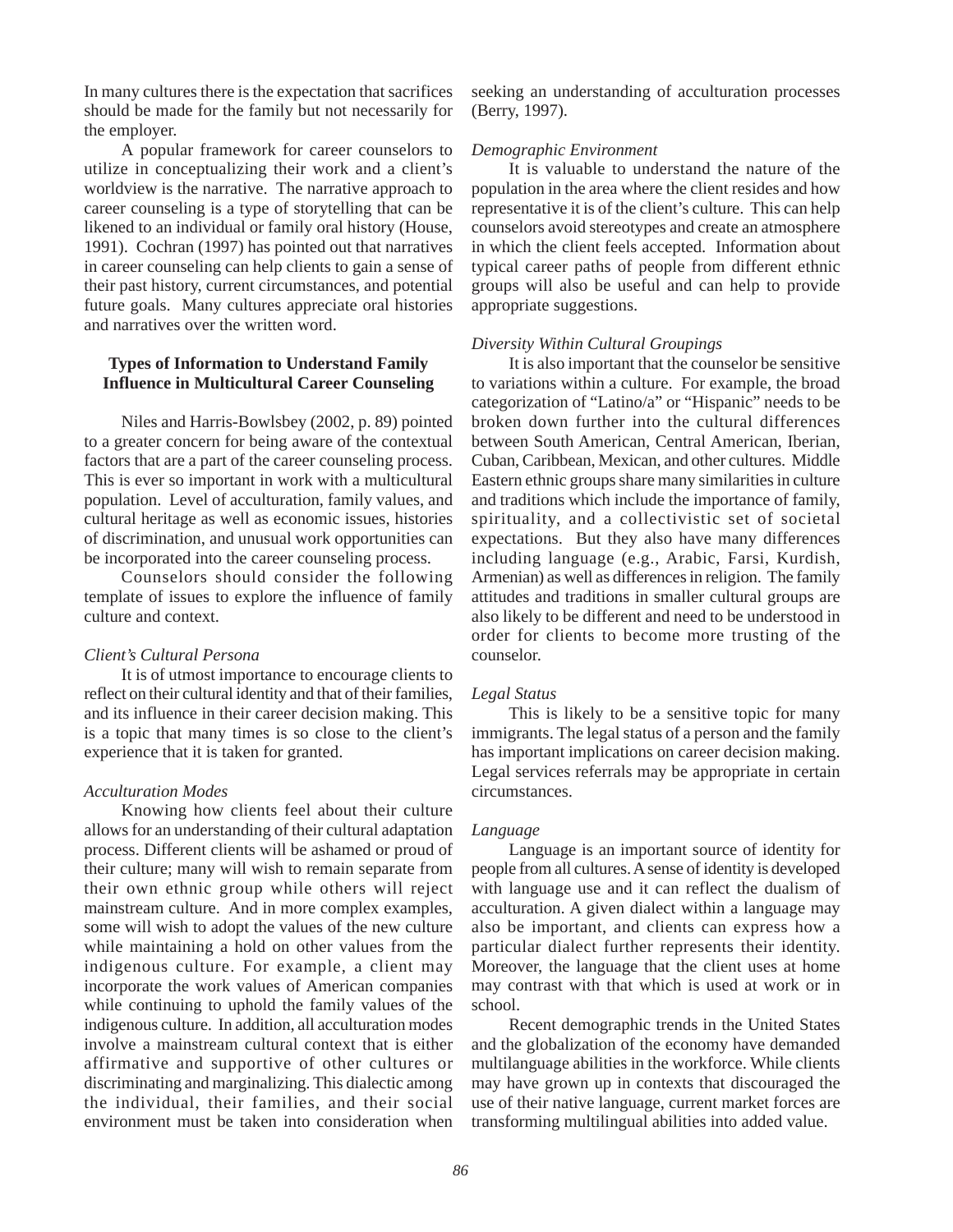#### Religion

Religious values play an important role in the career choices of many. In the United States, a Protestant work ethic drives the economy. This ethic is often seen as anti-women and anti-immigrant with limited multicultural applicability. Any person who follows a nonmainstream religion may feel uncomfortable on the job. Jewish workers, for example, felt for years that they couldn't ask for time off during the High Holy Days and Yom Kippur. While some adjustments have reflected sensitivity to Jews in the workforce, there continues to be a need for sensitivity to the religious values of many others like Sikhs, Muslims, Hindus, and Buddhists.

#### Attitudes About Work

The worldview of the family and culture regarding work must be addressed in the context of career decision making. Some families want the children to earn money and be independent. Others want them to achieve. And still others want them to refrain from drawing attention to themselves. Attitudes about work can also be related to earnings. Family attitudes about money, savings, assets of friends, supportive loans from others, institutional loans, and the trustworthiness of financial institutions can speak volumes. Clients and their families who grew up in countries marred by hyperinflation are likely to approach matters of savings and loans quite differently than expected in mainstream culture.

#### Rules in the Family System

Families may have different rules about the power and the influence of the extended family. Grandparents, aunts, cousins, and uncles may have a role regarding career selection and education that is different from that in other cultures. Confronting or disagreeing with parents can be seen as a sign of disrespect.

There may be conflicts in the family over just fitting in rather than being Americanized. There's a lot of pressure to conform to both the norms of the family and those of the culture. But the reputation of the family is a primary concern. Clients may find that majoring in programs that the family doesn't approve of, underperforming academically, and failing professionally are variables that are thought to bring shame upon the family. The children as an extension of the family are the next generation to bring pride to the family. And, when the children are unsuccessful, the family feels shame.

Many immigrant families and families of color take a more rigid point of view in the career decisionmaking processes of their children than those families who feel that they have more maneuverability and

privilege. Accordingly, more culturally diversified families try to protect their children by demanding that they follow familial instructions about what educational and career goals to pursue.

#### Gender Stereotypes

Most cultures have gender stereotypes regarding the roles that men and women play relative to work, educational experiences, and family responsibilities. Relationship status is also influenced by the culture and the family. The attitudes that partners have toward each other will often be influenced by the stereotypes that have been inculcated by the family and culture over a period of years.

Career counselors should be aware of the differential expectations regarding appropriateness of jobs for each gender. Counselors should also be knowledgeable of how partners or husbands and wives are able to accommodate to each other's careers. A most interesting question is how a woman's success affects the relationship. There are undoubtedly cultural differences in expectation about parenting roles. And the way pregnant women are viewed and treated will differ from culture to culture.

#### **Conclusion**

Exploring cultural diversity and family influence allows for a deeper appreciation of the uniqueness of all clients and the cultures they came from and are now part of. Being aware of differential pressures on people and their responses to them adds to the essential knowledge and awareness that all career counselors need to become increasingly culturally sensitive and effective. A template was presented for career counselors to use when gathering information from a multicultural clientele.

#### **References**

- Berry, J. W. (1997). Acculturation and health. In S. Kazarian & D. Evans (Eds.), Cultural clinical *psychology* (pp. 39–57). New York: Oxford.
- Chope, R. (2000). Dancing naked: Breaking through the emotional limits that keep you from the job you want. Oakland, CA: New Harbinger.
- Chope, R, & Fang, F. (1999). Career counseling for new Chinese immigrants: Clinical issues and practical recommendations. College of Education Review, 10, 54-59.